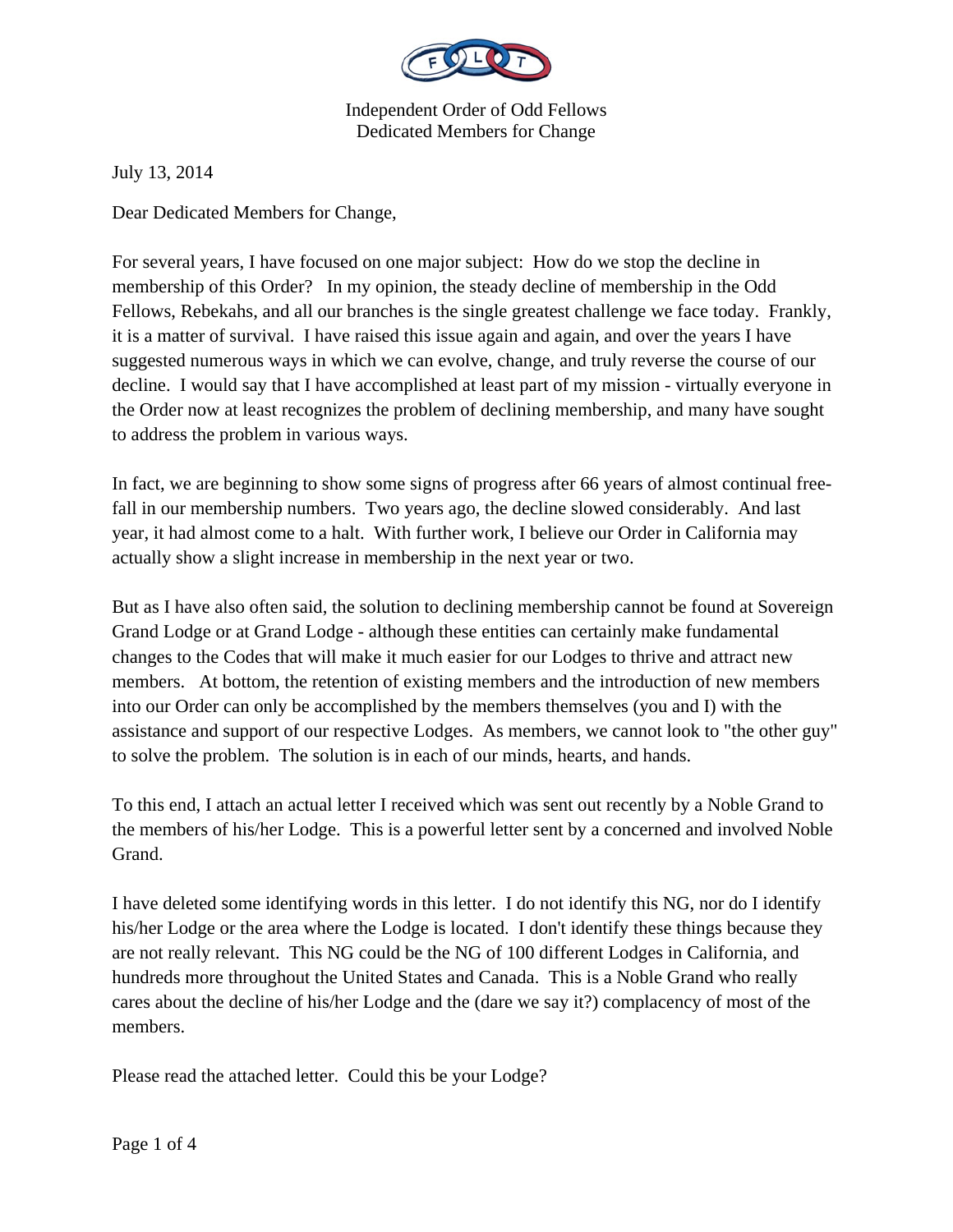

 $F - L - T$ 

Dave Rosenberg Deputy Grand Master

## **Independent Order of Odd Fellows -- July 2014**

**------------- Lodge # -----** 

## Subject: **LODGE MEMBERSHIP AND STATUS**

Dear Brothers and Sisters

**SOME TIME IN THE FUTURE:** It is with heavy heart that I inform you of the closing of our Lodge # ------. This closing has been coming for many years as the membership, attendance and Lodge participation has been dwindling throughout the past two decades. Members age and either can or no longer want to participate. Our formal meetings barely make the necessary quorum. New members have been difficult to enroll. An example is in 2013, the Lodge enrolled 4 new members but sadly 3 of those quit participating before the end of the year. The Lodge functions have been supported by the same 5-7 members who also are ageing and are overwhelmed by the load they have. For those reasons, this Lodge will consolidate with another Lodge and the -------------- building returned to the Grand Lodge for disposal.

**BACK TO THE PRESENT**: No, the Grand Lodge is NOT consolidating ----------Lodge # ----- at this time. However, the above message is one which members will receive in the near future unless membership apathy changes. Membership has been declining, not only at this Lodge but State and Nationwide. Active members are becoming tired of carrying the load for those who do not participate. The facility is becoming run down. We have ---- Odd Fellow members on the roll, however less than 1/3 seem to ever make it to any activity. The last social function, hosted by the Rebekahs, had only two Odd Fellows in attendance. Other social functions have experienced less than 20 attendees including both Rebekahs and Odd Fellows. Even the free dinner social, provided due to the membership stimulus funding from the Grand Lodge, was attended by only 34 people including spouses, children, and a few guests. A poor turnout and why is that?

 This Lodge has and is starting some great projects. We have established a community benefit with the Adopt-A-Highway and are initiating a cooperative effort with an organization in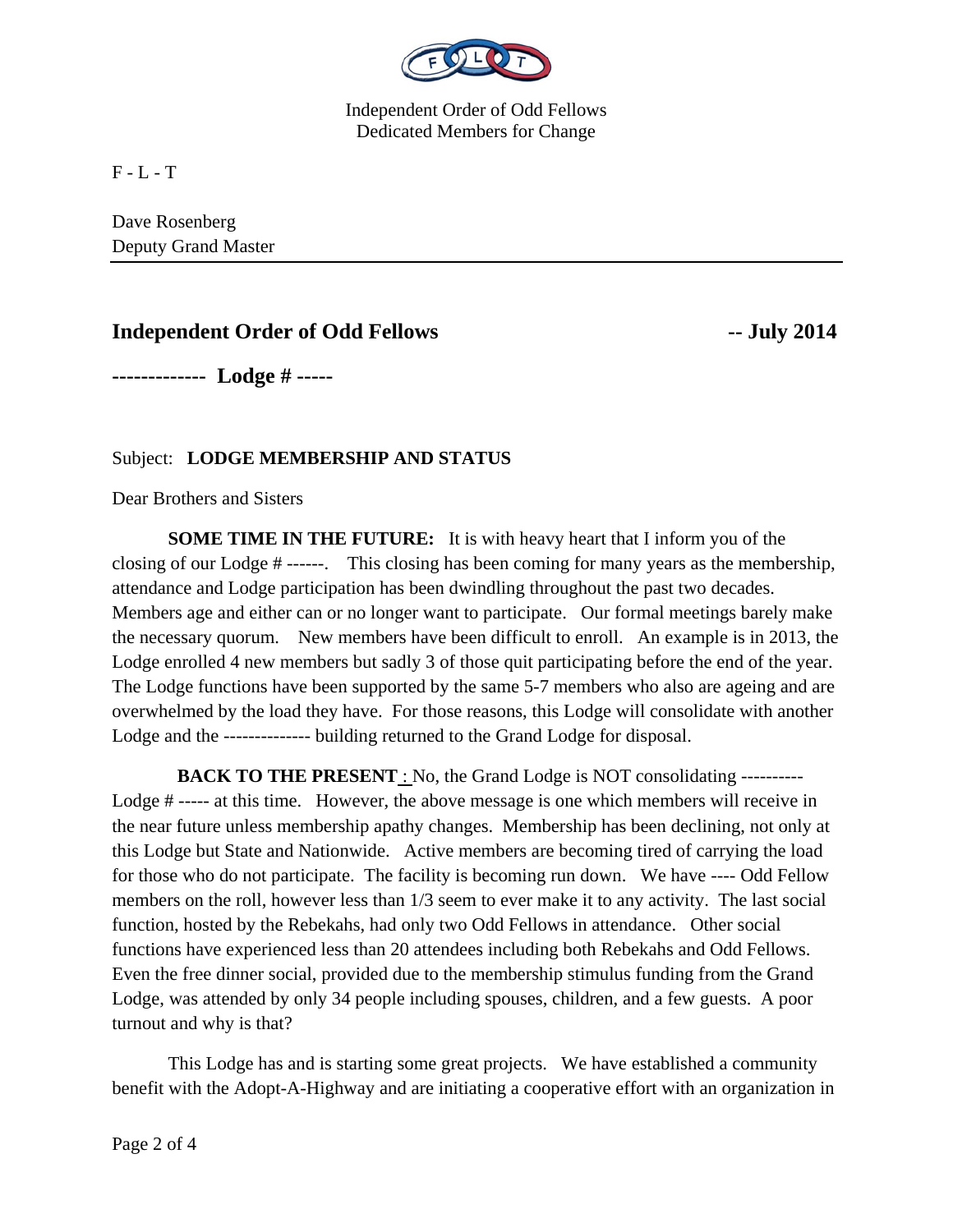

------------ that provides clothing and necessaries for single moms and their children. We are awarding three scholarships this year to High School graduates. Members from Lodge # --- have been very active in helping our sister lodges in starting their own breakfast fundraiser. We are in the process of obtaining bids to renovate the hall. We have supported the Three Links Camp in both funding and in labor. We hosted, in conjunction with the Rebekah's a two day art class which culminated with a spaghetti feed. Very little funds were made from that. And, finally we are developing a web page for this Lodge, which will provide active news and a calendar of events. We are still planning the annual ------ event at my house on -- August (hope you can make that). Many other ideas for fundraisers and socials are being considered. But again the core 5-7 members attending our meetings cannot do this alone. I commend those members who have dedicated themselves to the Order but we need everyone involved.

Let me ask a few thought provoking questions:

- 1. Since less than 1/3 of our members are participating in Lodge events, and most of those for the Sunday breakfast If you are not involved, what do you get from your membership?
- 2. The lodge pays almost \$50 each year per person as a tax to the Grand Lodge. The \$40 most members pay does not cover that. Should we raise membership fees?
- 3. What is this Lodge doing wrong or not doing that prevents you from participating more fully? We have reduced our formal meetings to one each month. I understand that some people work, some are ill but is one meeting a month too much?
- 4. A number of the proposals which have been made by members on how to change Lodge # ----- e.g. Increased socials e.g. baseball games, bingo night fundraisers, card nights at the lodge, etc. Wouldn't you like to contribute to those changes?
- 5. The converse of that, I would like to hear from you as to how this lodge should change to enable increased attendance and entice new members. The Grand Lodge is encouraging us to be more relevant in today's environment. How do we accomplish that from your perspective. Please e-mail me at -------------- and let me know your thoughts.

Now is the time for you to step up for your lodge. Yes, I understand that you did or may have stepped up sometime in the past but your efforts are direly needed now. We are having a series of meeting with this as a topic in the Good of the Order section. Attend and share your thoughts if you care about your organization. Also, we will be having a picnic on ------- at ------ park in --------------- starting at 10 AM. Come and help cook the lunch and provide me your ideas, criticism and concepts then. Hope to see you there or at a Lodge meeting.

## *Sincerely, in Friendship, Love, & Truth.*